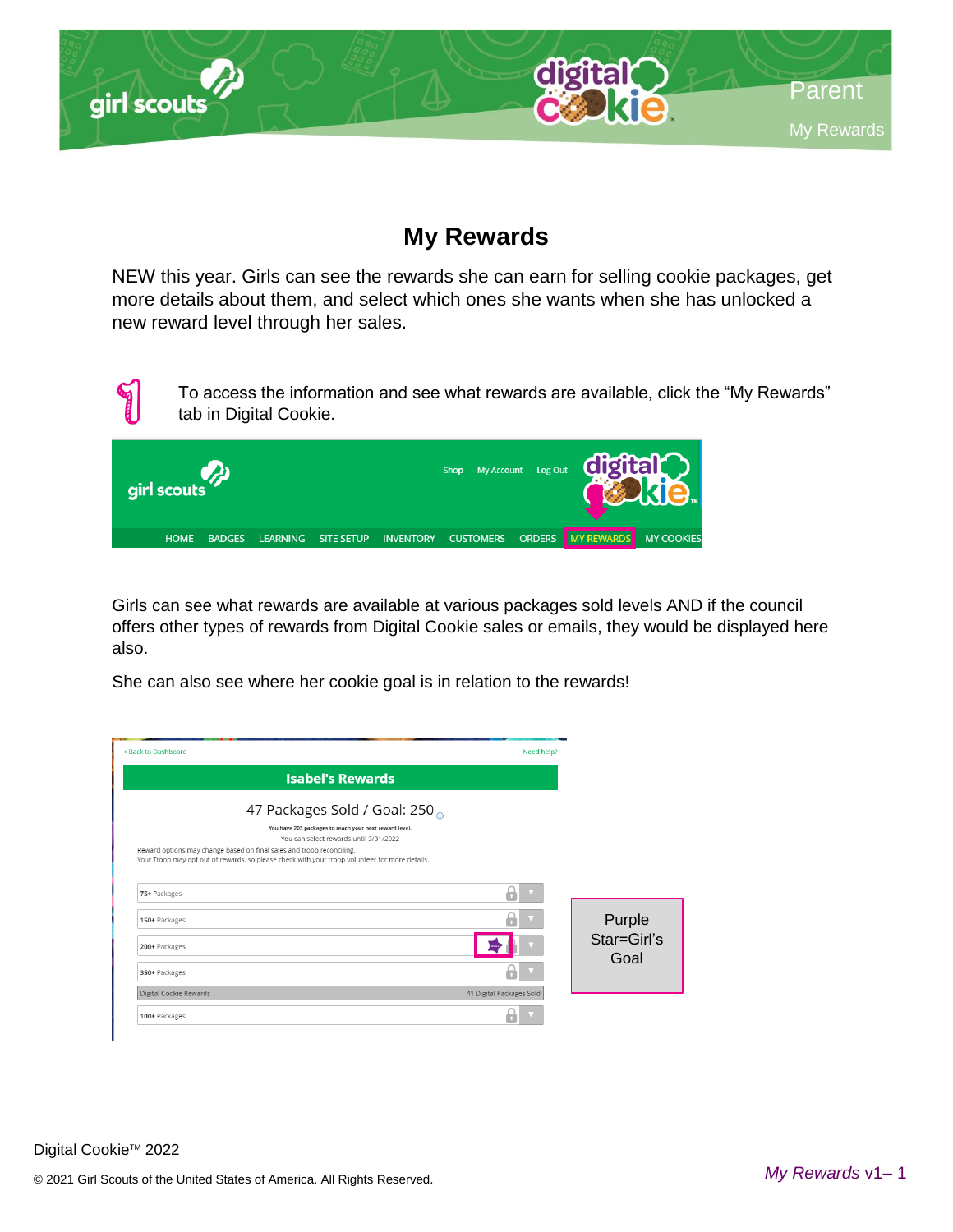

Girls can see all of the rewards they can earn by clicking on the down arrow on the right side. It may still be locked, which means the girl hasn't yet sold enough packages to earn the reward, but she can still see the rewards and get more details by clicking on them.





As the girl earns a reward she will see a message when she comes to her "My Rewards" tab letting her know she earned another reward.